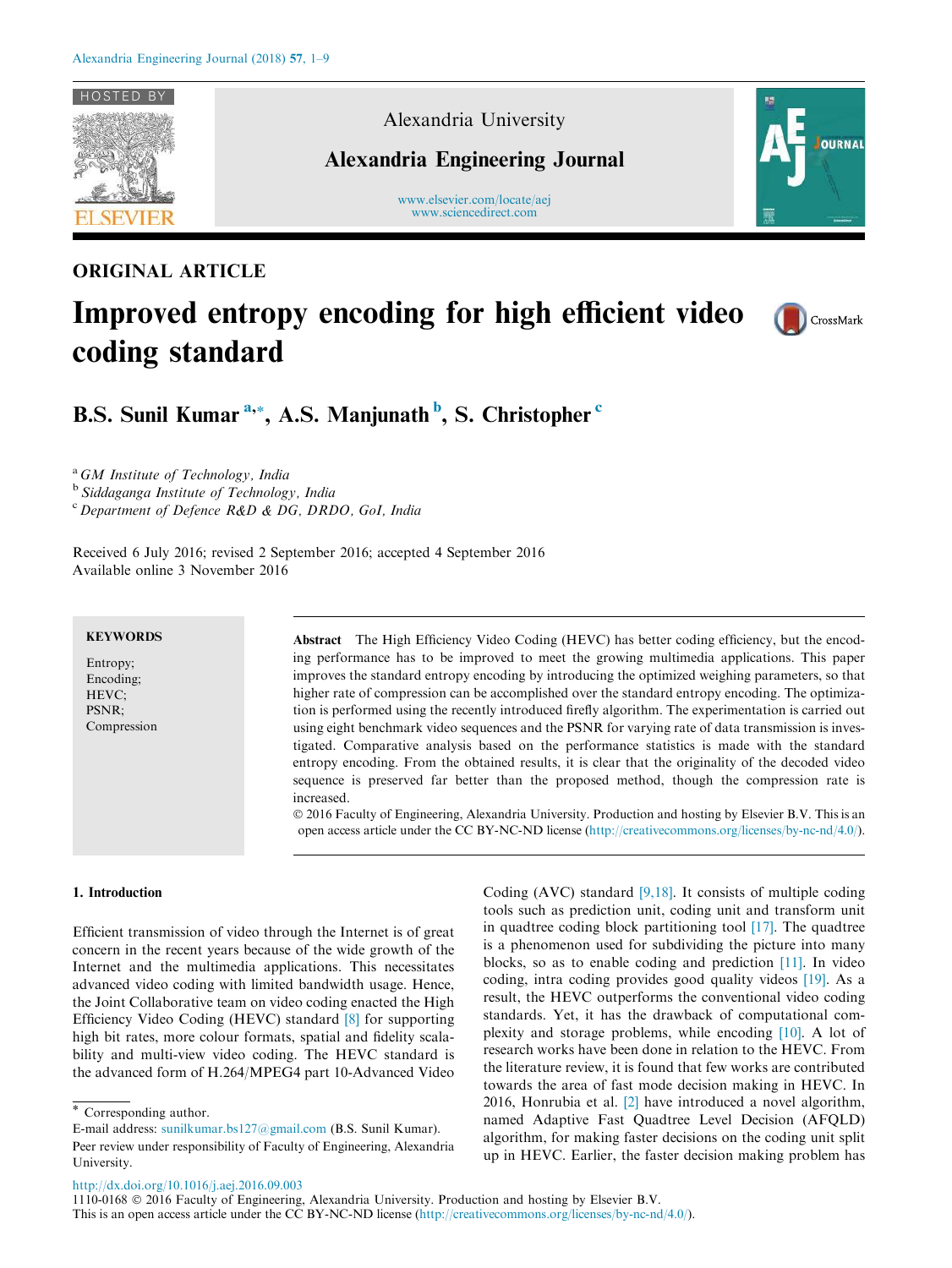been addressed in 2015 by Hu and Yang [5] and they have proposed a fast Intra Mode Decision (OIMD) algorithm for minimizing the computational complexity in HEVC. In the same year, Yeh et al. [6] have proposed a novel intra prediction model, which is based on two neighbouring predictor syntheses.

The overview of HEVC, particularly focussing on the recent developments in the 3D and multi view video, has been addressed in 2016 by Tech et al. [1]. They have studied the overview and various features of Multi View (MV) video and depth-based 3D video formats in High Efficiency Video Coding (HEVC). Increasing the coding efficiency by improving the bit allocation has been experimentally studied in 2014 by Wang et al. [7]. They have developed a gradient-based Rlambda (GRL) for controlling the intra frame rate in HEVC to minimize the BER and enhance the video quality. The algorithm has the capability to measure the frame-content complexity and it is an advanced method for improving the performance of the conventional R-lambda. Additionally, they have also developed a coding tree unit level bit allocation method. Several works were focussed on the transform coding techniques in HEVC. In 2013, Nguyen et al. [4] have studied various HEVC techniques that are used for transforming the codes and to perform entropy coding. They have used the quadtree-based partitioning, dubbed as residual quadtree, as one of the new transform coding techniques that support in increasing the size of the transform blocks and dividing the residual blocks into multiple blocks. In 2012, Sole et al. [3] have worked on transform coefficient coding in HEVC that includes the scanning patterns and coding methods, sign data, coefficient levels and significant map.

Our paper focuses on improving the entropy encoding of HEVC to accomplish better encoding performance [20]. The paper is organized into the following sections. In Section 2, the drawbacks in the existing works are pointed and the contributions of our paper are presented. Section 3 is about the HEVC and the encoding procedure. Section 4 explains about the construction of the improved entropy coding, which includes the weighted entropy and the optimization procedure. Section 5 discusses the results and Section 6 concludes the paper.

#### 2. Problem definition and our proposed solution

# 2.1. Preliminaries

The HEVC has added features such as, parallel processing architectures and high video resolution, which are not present in H.264/MPEG-4AVC. Moreover, the syntax and the bit stream structure are completely standardized in HEVC and it have some features such as coding efficiency, data loss resilience, ease of transport system integration and implementation with parallel processing architecture. The quarter sample precision is applied for yielding the motion vectors in HEVC, but the half sample positions are used in H.264/MPEG-4AVC. For the interpolation of fractional sample positions, 7 or 8 tap filtering and 6 tap filtering are used in HEVC and H.264/ MPEG-4AVC respectively. The HEVCs association syntax is very simple and it supports large TB sizes and prediction directions than the H.264/MPEG-4AVC that occupies  $16 \times 16$  size of luma PB in plane prediction, which is opposite to the HEVCs' assistance to each block. Only one entropy coding

and three probable modes in luma intrapicture prediction mode coding are supported by HEVC, which are quite contrast to the H.264/MPEG-4AVC that supports two entropy coding methods and one mode in luma intrapicture prediction mode coding. Also, the descaling operation feature in the dequantization step is a needed one for H.264/MPEG-4AVC, but not for HEVC.

#### 2.2. Problem definition

The key motive of the digital video coding standard is the optimization of coding efficiency. The ability of a coding standard to reduce the bit rate that represents a video content with desired video quality level is known as the coding efficiency. It can also be defined as the ability of the coding standard to increase the quality of the video, with limited bit rate. The first version of the High Efficiency Video HEVC standard [12], approved as ITU-T H.265 and ISO/IEC 23008-2, has achieved the first motive and then they concentrated on the key extensions of its abilities to suit for the needs of a wide number of applications. The old version of the HEVC standard had a better scope. But, it has not given any importance to the key features for designing the core elements In the development of the new HEVC standard encoding scheme, the extensions that are considered, while preparing this paper (pointing to the present status that the Vienna meetings of July/August 2013 holds), can be divided into three areas: the range extensions, the scalability extensions and the 3D video extensions. In the range extension, the bit depth ranges and the colour sampling formats are enlarged. It also focuses on the performance of the high-quality coding, the screen-content coding and the lossless coding. The scalability extensions allow the usage of the embedded bit stream subsets and they are represented in the form of reduced-bit rate The 3D video extensions increase both the stereoscopic and the multi-view representations, in addition to the capability of the novel 3D that involves the use of depth maps and view-synthesis methodologies [13].

In the literature  $[13]$ , it has been stated that both the quality and the loss of information have to be studied for the HEVC standard coding scheme. Improving the compression efficiency of the existing HEVC standard seems to be a great challenge. In [14] and [15], the architectural coding schemes have been discussed and they mainly focus on the improvement of the computational efficiency of the encoder and not on the loss of information loss and the preservation of the decoded videos quality. Similarly, the algorithm level encoding schemes in [16] and [5] have also focussed on reducing the computational complexity of the encoding scheme. The coefficient coding has been addressed in [3] and it has mainly focussed on the protection of encoding. But, those methods won't suit for all the video formats. So, for applying such types of encoding schemes, the adaptive coefficient selection schemes are needed. In [4], the entropy coding has been studied with the main concentration on the computational efficiency and the precision. Other than that, the bottlenecks for improving the performance of the HEVC also have a lot of drawbacks that persist still in the inter-prediction and intra-prediction methods of HEVC. The drawbacks are as follows:

- Decrease in the coding efficiency, due to misalignment.
- High computational time.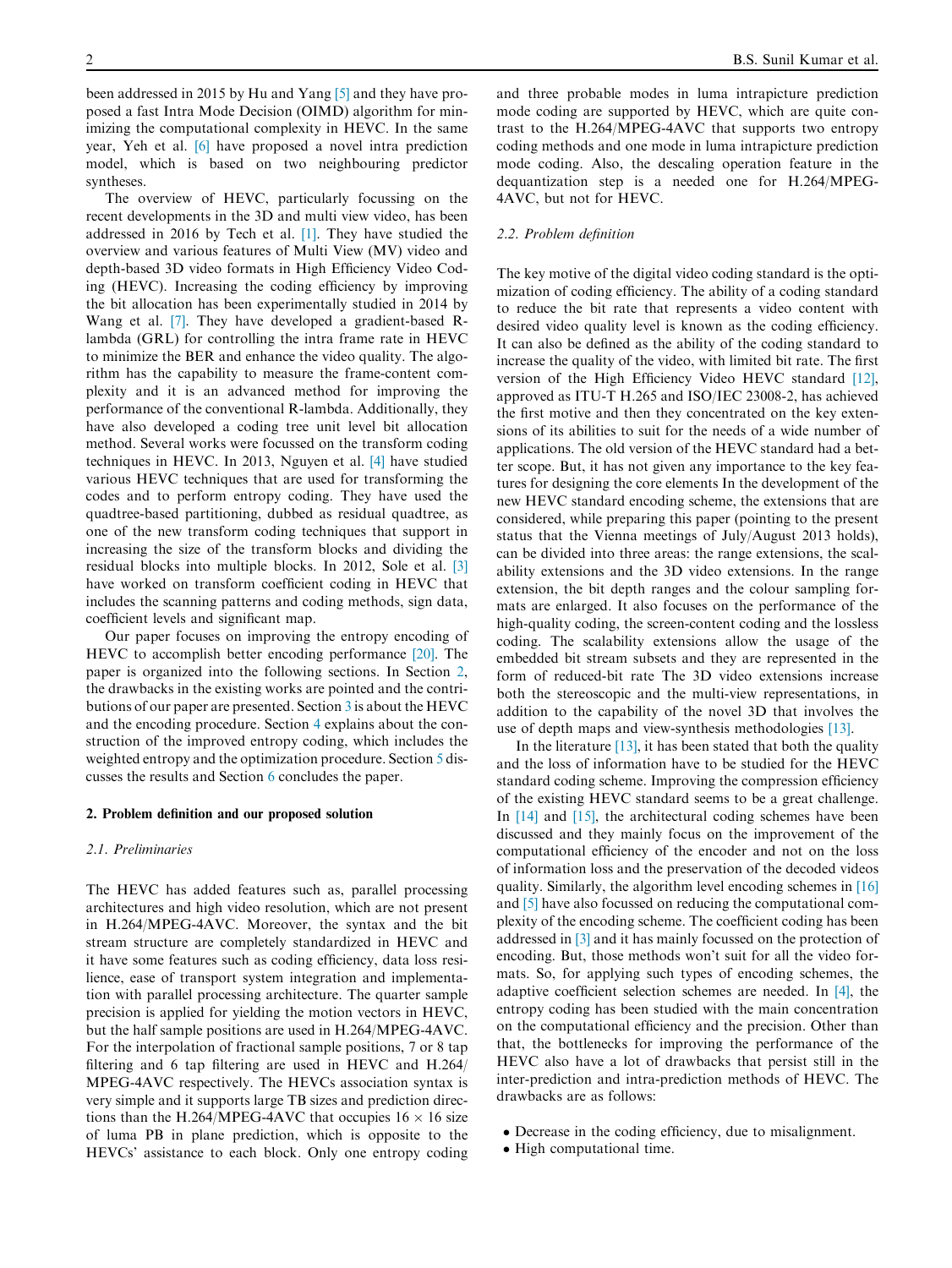- If not aligned, the effectiveness of coding tools with a dependency between the texture and the depth component will decrease.
- The reference pixels in the up-right block are not considered for similarity.
- The performance improvement is not significant for very complex sequences.

### 2.3. Our contributions

Our key contribution relies on proposing an improved version of the standard entropy encoding method for HEVC. Since the standard entropy encoding lacks competing performance, we improve it by introducing the weightage factors for the rate of coding bits. The weighing range depends upon the resolution and the perceptivity of the video contents. Hence, a recently introduced optimization algorithm, called as the firefly algorithm, is exploited.

# 3. HEVC and its encoding procedure

# 3.1. Architecture

The high level architecture of HEVC is presented in Fig. 1. The inter picture or/and the intra picture prediction used in HEVC include the transform coding of the video frames into blocks and it is completely based on the standards of video compression. In order to detect the spatial relevance among the frames, the intra-prediction step was used in the video's first sequence and the inter-picture prediction depended on the relevance within the frames to deduce the motion vector and a reference frame. The deduced motion vector was utilized for predicting each frame's block sample using the mode decision data and motion compensation. From the obtained results of the prediction process and the original block, the residual signal was formed and it underwent the linear spatial transform later. Moreover, the resultant transformation coefficients undertook the process of scaling, quantization and entropy coding. The HEVC encoder itself has a decoder, where the residual signal was retrieved by processes such as, inversing, scaling and transformation. The residual signals come under the prediction outcome and they were placed in the loop filter, where the artifacts are being removed. The copy of the decoder output was saved in the decoded picture buffer and this was handed down to predict the next frames. The HEVC's hybrid video coding context includes, Coding blocks and units, Coding Tree Units and Coding Tree Blocks (CTU and CTB), Transform Units and Transform Blocks (TU and TB), Prediction Units and Prediction Blocks (PU and PB), Motion Vector (MV) signalling, Motion Compensation (MC), intra picture prediction, quantization, entropy encoding, Sample Adaptive Offset (SAO) and in-loop de blocking filtering. The CTU was compared with that of the macro block of the traditional coding standards, yet the size of the new standard CTU remained large. The CTB includes associated chroma CTB, luma CTB and syntax elements. Among the three, the size of luma CTB was big and so, they were divided into minor blocks using the quadtree like signalling [12] and the tree structure. In CTU, the quadtree syntax defined the size and position of the luma as well as the chroma CBs. The CTU formed the base of the quadtree and so, the maximum size of the luma CB was the size of the luma CTB. With one luma CB and two chroma CBs, the CU can be built with the respective quad tree syntax. However, a CTB comprises one CU or multiple CUs that can be sectioned to PUs and TUs, but both of them have root at the level of CU. The CBs can be split and it can be predicted by PBs.

There exists a strong similarity between the luma CB residual and the luma transfer block and so, it can be joined to form the smaller luma TBs. The process of motion vector signalling in HEVC includes the Advanced MV Prediction (AMVP), having the special feature of inheriting from PBs related to the spatial and temporal neighbourhood. The quarter sample precision with 7 or 8 tap filterings is used for motion vector signalling in HEVC, when the motion compensation process occurs. However, in H.264/MPEG-4AVC, the half sample positions with 6 tap filtering are used during the motion vector signalling. Other than that, in HEVC, multiple pictures can be used for individual PB-one or two motion vectors can be transmitted for uni or bi predictive coding. For predictive signalling, the scaling and the offset operation were utilized. In H.264/MPEG-4AVC, 8 directional modes were considered during intrapicture prediction. Yet, HEVC accepts 33 directional modes and the decoded boundary samples in the nearby blocks are the reference data.

The Context Adaptive Binary Arithmetic Coding (CABAC) is modified in HEVC for maximizing the compression performance as well as the throughput speed and minimizing the context memory requirements. For both HEVC and H.264/MPEG-4AVC, the deblocking filter in the interpicture prediction loop is same. When the filtering process and the decision making process were ongoing, congestion occured in the structural framework. In addition to the deblocking filter in the interprediction loop, a nonlinear amplitude mapping was also used. With the aid of a novel lookup table, the signal amplitudes were rebuilt and evaluated by the histogram analysis, closer to the encoder side.

# 3.2. Encoding procedure

CABAC, which is the only entropy coding method of HEVC in modified form, has special features such as adaptive coefficient scanning, context modelling and coefficient coding. The context modelling was used for maximizing the efficiency of the CABAC and the indices for the context modelling were obtained from splitting the depth of the transform tree. These indices include many syntax elements such as split\_coding, unit flag, cbf luma, skip flag, cbf cr, cbf cb, and split transform flag. The split transform flag indicated the splitting of TB and spli\_coding\_unit\_flag was used for indicating further splitting of CB and it was coded depending upon the spatially neighbouring information. The skip\_flag points out that the CB coded in the form of inter picture was predictively skipped and the coding for cbf\_cb, cbf\_cr and cbf\_luma was based on the splitting depth of the transform tree. To increase the throughput, the data were minimized with the bypass mode of CABAC in HEVC.

In order to scan, various kinds of coefficient scanning methods such as horizontal, diagonal upright and vertical scans were applied and depending upon the directionality of the intra picture predicted regions, the scanning orders were selected. The horizontal scan was used, when the prediction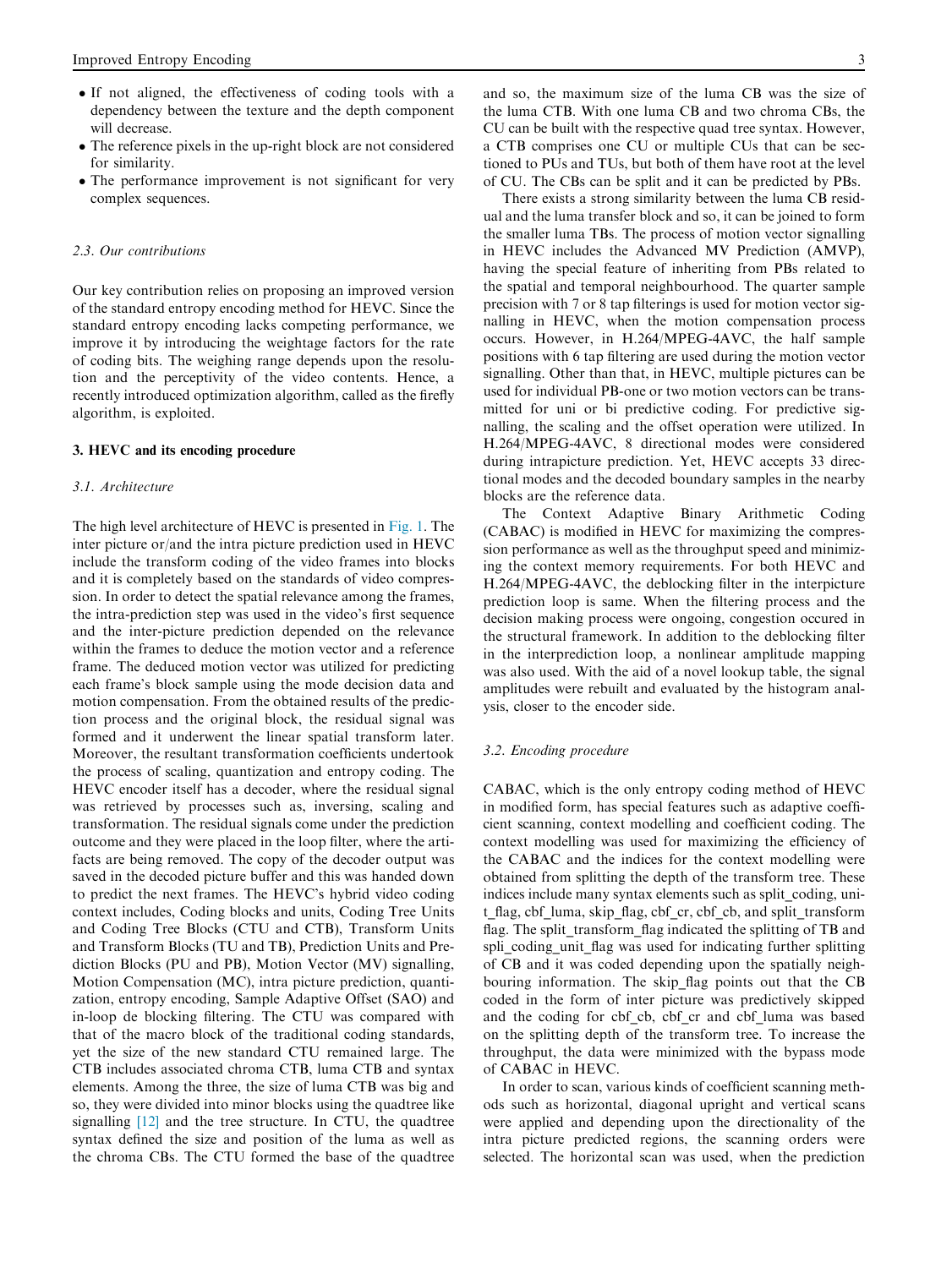

Figure 1 Architecture of High Efficient Video Coding standard.

direction was near to vertical. The vertical scan was applied, when the direction of prediction was near to the horizontal regions. For the directions, other than vertical and horizontal, the diagonal upright scan was used. Mostly, the scanning was performed in the  $4 \times 4$  and  $8 \times 8$  sub-blocks' TB sizes. The  $4 \times 4$  diagonal upright scan was applied in the sub blocks for coding the  $16 \times 16$  or  $32 \times 32$  intra picture predictions. In HEVC, the last nonzero transform coefficient's position, sign bits, significant map and level of the transform coefficient can be transmitted. The sign bits were coded depending upon the number of the coded coefficients and the new compression effects were detected using the method of sign data hiding. From the parity of the total coefficient amplitudes, the first nonzero coefficients sign bit was detected, if the value of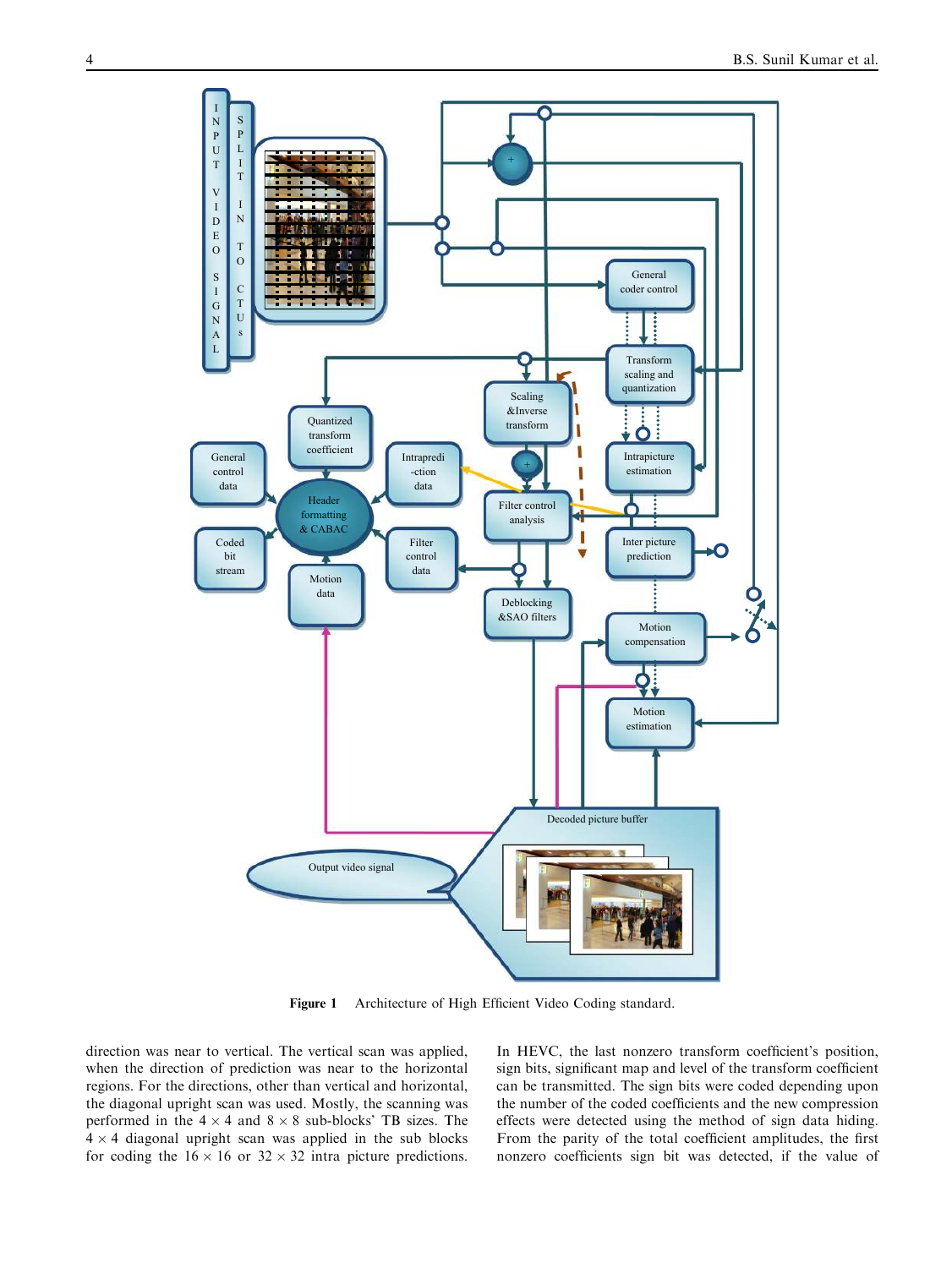changes between the first and the last nonzero coefficients' scanning positions and the sign data hiding having two nonzero coefficients in  $4 \times 4$  sub block are greater than 3.

# 4. Improved entropy encoding

#### 4.1. Weighted entropy model

Let  $X$  be the set containing  $M$  video sequences  $\{x_1, x_2, \ldots, x_M\}$ , with individual  $x_k$  for  $1 \le k \le M$ . It can have categorical attribute vector of  $[y_1, y_2, \dots, y_N]^T$ , where N represents the number of attributes and  $y_i$  had a domain value that can be estimated by  $[y_{1,j}, y_{2,j}, \ldots, y_{n,j}]$  for  $1 \leq j \leq N$ . Further,  $y_j$  represents the number of distinct values in the attribute  $y_j$ . Let us consider the attribute  $y_j$  as the random variable and so, the random vector  $[y_1, y_2, ..., y_N]^T$  can be indicated as Y. The attribute  $x_i$  is represented as,  $[x_{i,1}, x_{i,2}, \ldots, x_{i,m}]^T$ .

The reverse sigmoid function of the entropy was used to weight the entropy of each attribute and so,

$$
W_i = 1 - \log it^{-1}(w_i E_i) \tag{1}
$$

$$
W_i = 1 - \frac{1}{1 + e^{-w_i E_i}}\tag{2}
$$

The weighted entropy model insists determining optimal  $w_i$ based on the pixel-wise correlation of the decoded video sequence with the original video sequence. Hence, the process of determining optimal  $w_i$  can be formulated as a maximization problem that can be given as follows:

$$
w^* = \underset{w_i}{\arg\max} \sum_{l=1}^{M_s} \left( 2\log x_l^{\max} - \left[ \log \frac{1}{|x_l|} \sum_u \sum_v (x_l(u, v) - \widehat{x}_l(u, v))^2 \right] \right) \tag{3}
$$

where  $x_l(u, v)$  and  $\hat{x}_l(u, v)$  refer to  $(u, v)$ <sup>th</sup> pixel element of a frame that corresponds to the  $l^{\text{th}}$  video sequence and the decoded video sequence, respectively.

#### 4.2. Optimizing entropy weights

This paper exploited the firefly algorithm proposed by Xin-She Yang to optimize the entropy weights. In other words, the firefly algorithm is used to solve the objective model given in Eq. (3). This algorithm is closely related to the behaviour of flashing of the fireflies. The firefly algorithm is found to be effectively used in numerous applications [21–23]. The algorithm works based on three basic concepts such as,

- (1) The fireflies are naturally unisex in character and so, one firefly will attract towards any other firefly.
- (2) In flashing fireflies, the brightness generated is directly proportional to the attractiveness and the lesser brightness emitting firefly will move near the brighter firefly. The attractiveness and brightness will decrease with respect to increasing distance. It takes a random movement, if the brighter firefly is nil.
- (3) The objective functions' landscape identifies the fireflies' brightness.

Since the attractiveness and the brightness are directly proportional to each other, the changes in the brightness  $\beta$ with respect to the distance r are given by,  $\beta = \beta_0 e^{-\gamma r^2}$ , where,

 $\beta_0$  represents the attractiveness at distance  $r = 0$ . If one firefly emits high brightness, the movement of the firefly  $i$  will be towards the brighter one  $j$  and it is given as follows:

$$
w_i^{t+1} = w_i^t + \beta_0 e^{-\gamma r_{ij}^2} (w_j^t - w_i^t) + \alpha_t \epsilon_i^t
$$
 (4)

where  $\epsilon_i^t$  and  $\alpha_t$  represent the random vector that follows Gaussian distribution or the uniform distribution at time period t and randomization parameter, respectively. The second term of Eq. (4) mimics the attraction of fireflies. When  $\beta_0 = 0$ , the movement will be a random walk and if  $\gamma = 0$ , it gets converted into a variant of particle swarm optimization [21–23]. In addition to this, the  $\epsilon_i^t$  randomization will move towards the other distributions, known as Levy flights [21–23].

The pseudo code to optimize the entropy weights is illustrated in the below algorithm

|               | Algorithm 1: Firefly algorithm to optimize entropy weights $w_i$ |
|---------------|------------------------------------------------------------------|
|               | Set $t$ to zero                                                  |
| $\mathcal{D}$ | Generate initial fireflies $w_i^0$                               |
| 3             | $t \leftarrow t + 1$                                             |
|               | Determine the objective function                                 |
| 5             | Update fireflies to determine $w_i^t$                            |
| 6             | If termination criteria is not met                               |
|               | Go to step 3                                                     |
| 8             | Else                                                             |
| q             | Return $w_i^t$ as $w^*$                                          |

According to the algorithm, the initial fireflies are arbitrarily generated within the interval [0, 1] and they are utilized to determine the objective value given in Eq. (3). The fireflies



Figure 2 Architecture of the CABAC Encoder of HEVC.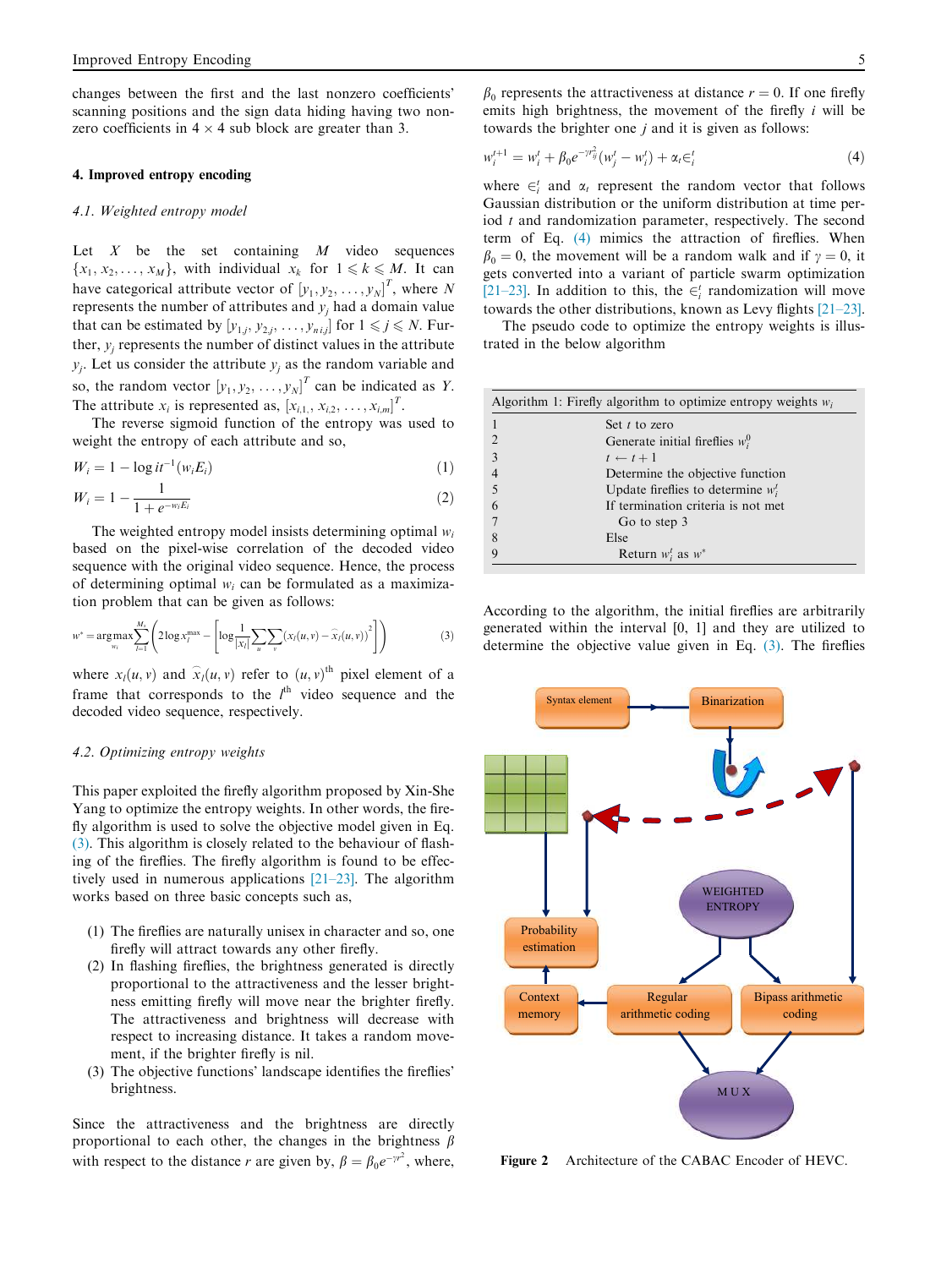are updated using Eq. (4) to obtain the better fireflies that will be used to terminate the process, when satisfactory improvement is exhibited by the updated fireflies. The improved compression performance can be experienced using the weighted entropy and the HEVC architecture, as mentioned in Fig. 2.

# 5. Results and discussion

# 5.1. Experimental setup

The experimental study for the proposed and the standard entropy coding in HEVC standard is done with the selected eight video sequences available at http://www.cipr.rpi.edu/resource/sequences/sif.html in YUV file format. The eight video sequences are diversified by its contents and the number of frames such as coastguard, mobile, tennis, foreman, container, hall monitor, garden and football with 300, 140, 112, 300, 300, 300, 115 and 125 sequences, respectively. The resolution of the video sequences, foreman, container, hall monitor and coastguard is  $352 \times 288$  and that of the video sequences, mobile, football, tennis and garden is  $352 \times 240$ . The PSNR of the decoded video sequences is analysed for understanding the performance of the encoded principles. The efficiency of the

proposed method is evaluated by comparing with the standard encoding method.

# 5.2. PSNR analysis

The performance of the proposed method is analysed with the PSNR metric and the results are compared with the standard coding method. Fig. 3 represents the PSNR analysis for the video sequences, football, garden, mobile and tennis. Fig. 4 represents the PSNR analysis for the video sequences, coastguard, foreman, hall monitor and container. In Figs. 3 and 4, the PSNRs are plotted for four different transmitted bits that are being determined using the block sizes, 2, 4, 8 and 16, respectively. For instance, in the garden video sequence, the increase in the transmitted bits increases the PSNR that reaches 76 dB and 73.5 dB for the proposed and the standard method, respectively. But, in the football video sequence at a block size of 8, the PSNR values are 72 dB and 75 dB for the standard and the proposed method. The performance deviation between the proposed and the standard method is noted as 2.9%, 0.72%, 4.03%, 2.04%, 3.47%, 3.54%, 3.54%, 2.12% and -5.19%, with respect to the video sequences, hall monitor, foreman, tennis, garden, football, coastguard, container and mobile.



Figure 3 PSNR of the retrieved video sequences-(a) football, (b) garden, (c) mobile, and (d) tennis after the application of the improved as well as the standard entropy encoding principle of HEVC.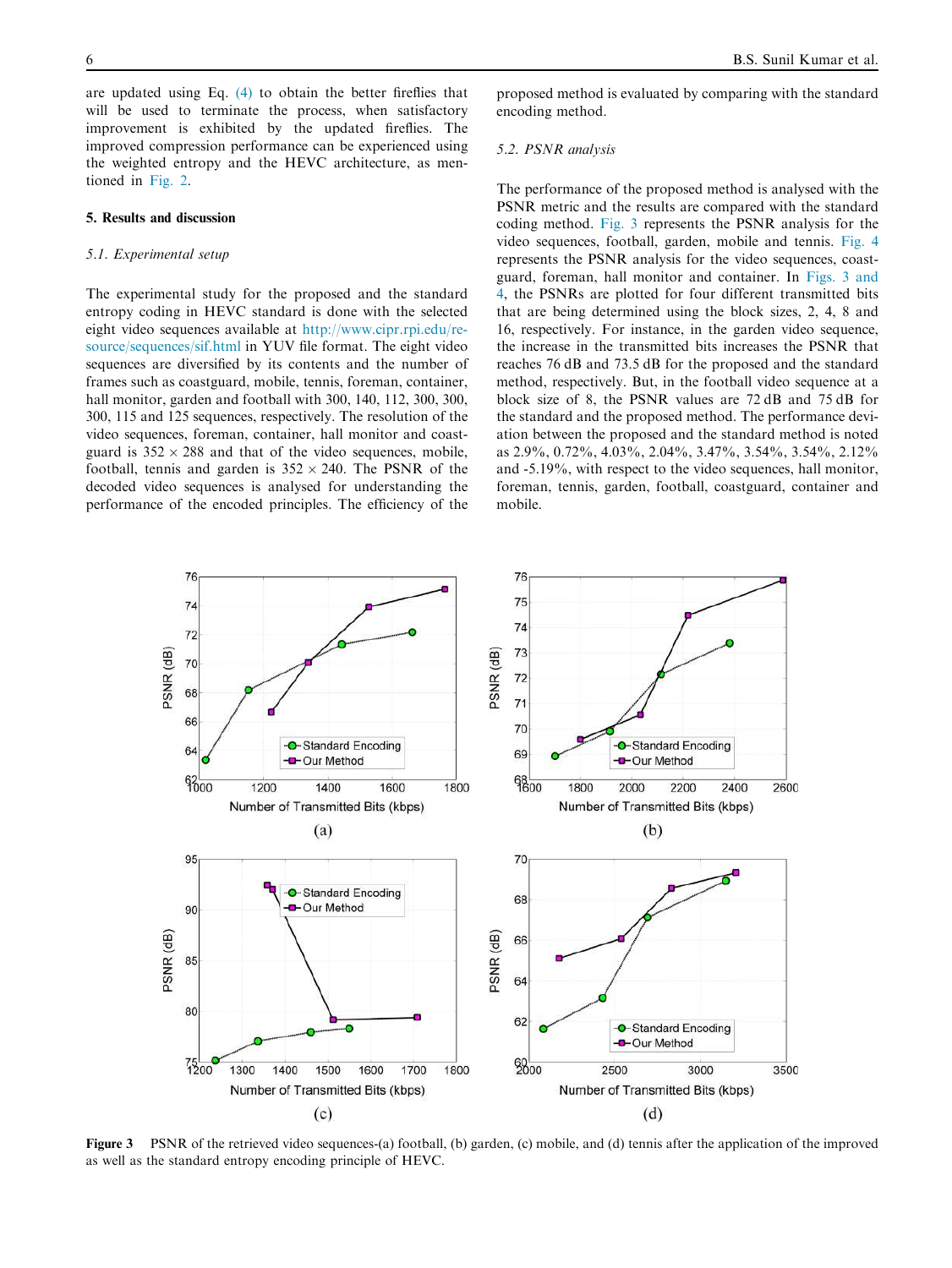$\overline{7}$ 

76

75  $74$ 

73

 $72$  $7<sup>1</sup>$ 

70

82

81

80

 $79$ 

78

 $\overline{7}$ 

 $76 - 700$ 

1400

1600

1800

Number of Transmitted Bits (kbps)

PSNR (dB)

**5900** 

 $2400$ 

PSNR (dB)



 $(d)$  $(c)$ Figure 4 PSNR of the retrieved video sequences-(a) coastguard, (b) foreman, (c) hall monitor, and (d) container after the application of the improved as well as the standard entropy encoding principle of HEVC.

2200

2000

75

 $\frac{74}{2200}$ 

2400

2600

2800

Number of Transmitted Bits (kbps)

3000

3200

3400

Although the performance deviation is negative at the initial phase for mobile sequence, the final phase tends to show high PSNR with an increase in the number of the transmitted bits. In case of the tennis and the container video sequence, the PSNR level is about 69.5 dB and 69 dB. In case of the foreman video sequence, the proposed outperforms the standard entropy encoding consistently and reaches 72.5 dB for a maximum number of transmitted bits. But, the consistency has been reduced, in case of the coast guard video sequence. The proposed method has managed to reach a highest PSNR of 76.5 dB. In the hall monitor video sequence, the proposed and the standard methods have achieved the PSNR of 81.5 and 79.2 dB, respectively.

When comparing the standard and the proposed entropy encoding procedure as per Figs. 3 and 4, the proposed entropy encoding maintains a linear relationship for the offered improvement over the standard entropy encoding. Though the results of all the video sequences, except the mobile video sequence, exhibit such linear relationship, it can be clearly viewed on foreman, hall monitor and container video sequences. In order to illustrate the relationship, let us consider the container video sequence (Fig. 4(d)). The standard encoding meets the PSNR of 74.5 dB, when transmitting at 2400 kbps. The PSNR has been increased to around 75.2 dB, when transmitting at 2800 kbps. The proposed encoding has achieved 76 dB and 77.2 dB, when transmitting at 2400 kbps and 2900 kbps, respectively. Approximately, the proposed encoding has achieved the PSNR of 77 dB, when transmitting at 2800 kbps of the video sequence. An increase in 400 kbps of the transmitting information results in an increase in the PSNR value by about 1 dB (approximately) using both the methods. This infers that the proposed encoding highly correlates with the principles of operation of the standard encoding with effective compression principles.

The performance of the proposed method and its comparison with respect to the statistical metrics such as mean, median, best, worst, and deviation are tabulated in Table 1. These metrics are determined based on the results of all the video sequences. In other words, the mean refers to the average PSNR of all the retrieved video sequences. The mean performance of the proposed method exhibits 1.93%, 2.1%, 4.5% and 69.7% improvement over the standard methods that correspond to the block size of 1, 2, 4 and 8, respectively. According to the median of performance with varying block sizes of 1%, 2%, 4% and 8, 2.06%, 2.4%, 1.26% and 1.04% improvement is noticed for the proposed method. While taking best as the measure for the block sizes of 1, 2, 4 and 8, the improvement is noted as 2.58%, 2.33%, 19.34% and 20.62% for the proposed method over the existing ones. When calculating the worst measure for the performance identification at varied block sizes of 1, 2, 4 and 8, the proposed method shows better performance with 0.58%, 2.14%, 4.62% and 5.61%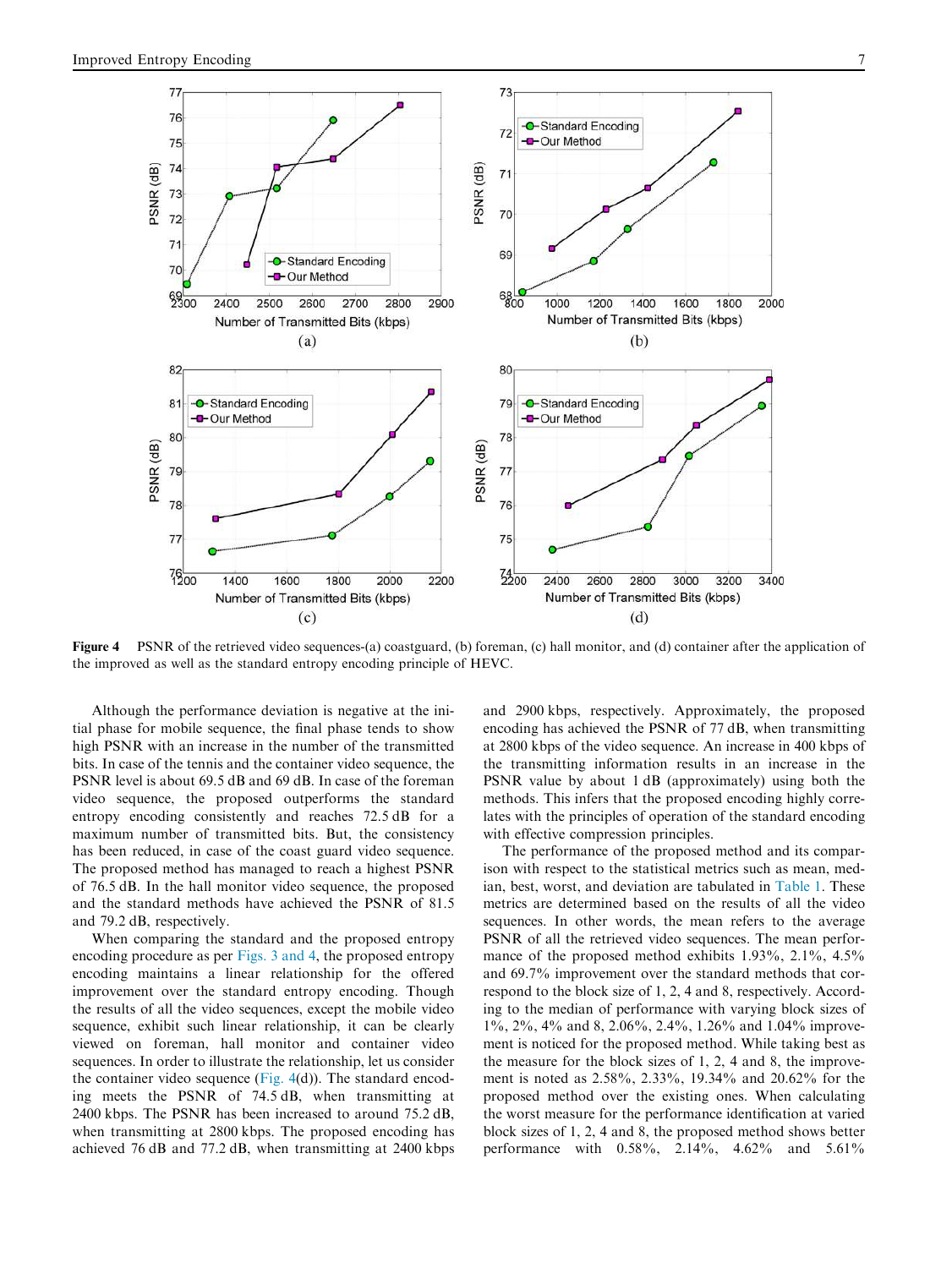Table 1 Mean encoding performance of proposed and standard encoding principle of HEVC.

| Block size     | Mean     |          | Median   |          | Best     |          | Worst    |          | Deviation |          |
|----------------|----------|----------|----------|----------|----------|----------|----------|----------|-----------|----------|
|                | Standard | Proposed | Standard | Proposed | Standard | Proposed | Standard | Proposed | Standard  | Proposed |
|                | 74.78    | 76.23    | 74.65    | 76.19    | 79.31    | 81.36    | 68.94    | 69.34    | 3.90      | 3.98     |
|                | 73.39    | 74.95    | 72.69    | 74.44    | 78.26    | 80.09    | 67.13    | 68.57    | 4.14      | 4.08     |
| $\overline{4}$ | 71.57    | 74.83    | 71.41    | 72.31    | 77.11    | 92.03    | 63.17    | 66.09    | 4.91      | 8.05     |
| 8              | 69.74    | 73.35    | 69.19    | 69.91    | 76.64    | 92.45    | 61.65    | 65.11    | 5.48      | 8.81     |

Table 2 Computation time incurred by proposed and standard encoding principle of HEVC.

| Block size |           |           | $\bigcap$ |           |           |           |           |           |
|------------|-----------|-----------|-----------|-----------|-----------|-----------|-----------|-----------|
| Method     | Existing  | Proposed  | Existing  | Proposed  | Existing  | Proposed  | Existing  | Proposed  |
| Sequence 1 | 3.125.492 | 3.133.454 | 3.954.164 | 3.975.798 | 4.565.415 | 4.576.468 | 4.854.611 | 4.897.649 |
| Sequence 2 | 2,564,164 | 2,574,987 | 2.665.464 | 2,667,569 | 2,748,745 | 2,765,765 | 2.965.414 | 2,965,636 |
| Sequence 3 | 4,165,445 | 4,152,343 | 4.274.642 | 4.235.496 | 4.379.577 | 4,389,465 | 4.478.989 | 4.512.485 |
| Sequence 4 | 2,477,663 | 2,545,416 | 2.577.169 | 2,671,150 | 2,698,715 | 2,714,523 | 2.736.917 | 2,764,842 |
| Sequence 5 | 4,578,152 | 4,625,414 | 4,764,423 | 4,715,649 | 4,978,548 | 4,999,496 | 5,074,643 | 5,124,414 |
| Sequence 6 | 4,639,711 | 4.641.811 | 4.781.961 | 4.758.414 | 4,871,490 | 4.941.174 | 5.063.781 | 5.124.851 |
| Sequence 7 | 4,268,954 | 4,275,151 | 4,316,474 | 4,334,741 | 4,516,574 | 4,684,715 | 4,795,716 | 4,864,841 |
| Sequence 8 | 5,127,471 | 5,145,451 | 5,295,441 | 5,384,142 | 5,299,741 | 5,348,841 | 5,397,174 | 5,434,548 |

Table 3 Performance improvement over standard encoding principle and the computation cost incurred for the improvement.

| Block size          |             |         |             |         |             | 4    |             |       |  |
|---------------------|-------------|---------|-------------|---------|-------------|------|-------------|-------|--|
| Improvement metrics | <b>PSNR</b> | Time    | <b>PSNR</b> | Time    | <b>PSNR</b> | Time | <b>PSNR</b> | Time  |  |
| Video sequence 1    | 4.12        | 0.25    | 3.63        | 0.54    | 2.77        | 0.24 | 5.19        | 0.88  |  |
| Video sequence 2    | 3.37        | 0.42    | 3.22        | 0.07    | 0.92        | 0.61 | 0.95        | 0.007 |  |
| Video sequence 3    | 1.37        | $-0.31$ | 1.56        | $-0.91$ | 19.41       | 0.22 | 23          | 0.74  |  |
| Video sequence 4    | 0.58        | 2.73    | 2.14        | 3.64    | 4.62        | 0.58 | 5.61        | 1.02  |  |
| Video sequence 5    | 0.79        | 1.03    | 1.58        | $-1.02$ | 1.56        | 0.42 | 1.1         | 0.98  |  |
| Video sequence 6    | 1.76        | 0.04    | 1.45        | $-0.49$ | 1.85        | 1.43 | 1.57        | 1.2   |  |
| Video sequence 7    | 2.58        | 0.14    | 2.33        | 0.42    | 1.59        | 3.72 | 1.26        | 1.44  |  |
| Video sequence 8    | 0.97        | 0.35    | 1.17        | 1.67    | 2.64        | 0.92 | 1.74        | 0.69  |  |

improvement over the standard encoding. The deviation actually refers to the reliability of the achieved performance and hence, it is expected to be less. Despite the fact that the proposed method has an increased deviation, such lagging can be neglected because of the higher rate of improvement that is achieved in all the other cases.

# 5.3. Complexity analysis

The computational time is estimated and tabulated in Table 2 for the selected eight video sequences. The computational time incurred by the proposed method is higher than the standard encoding principle in all the video sequences, except for the block size of 2 in video sequences 3, 5 and 6. Increase in the computational time is due to more steps involved in the proposed encoding. The performance of the proposed method with respect to the computational time and PSNR is given in Table 3. The numerical value for PSNR and the computational time refers to the rate of increase by the proposed encoding over the standard encoding. They state that the proposed encoding incurs increased computational time over the standard encoding. However, the rate of increase in the computational time is relatively lesser than the rate of improvement in PSNR offered by the proposed encoding. For instance, the proposed encoding has incurred 0.25% more computing time than the standard encoding and has offered 4.12% more PSNR. Moreover, the proposed encoding has achieved such PSNR improvement in reduced time at few instances such as, the block size of  $2 \times 2$  of the video sequence 3.

# 6. Conclusion

This paper has introduced the weighted entropy encoding for the HEVC coding standard. The selected standard video sequence has been experimentally analysed and the efficiency of the proposed method has been studied. The metric measures- mean, median, worst, best and deviation have been evaluated for both the proposed and the standard encoding methods. Highest improvement has been observed for the proposed method-69.7% for mean, 2.4% for median, 20.62% for